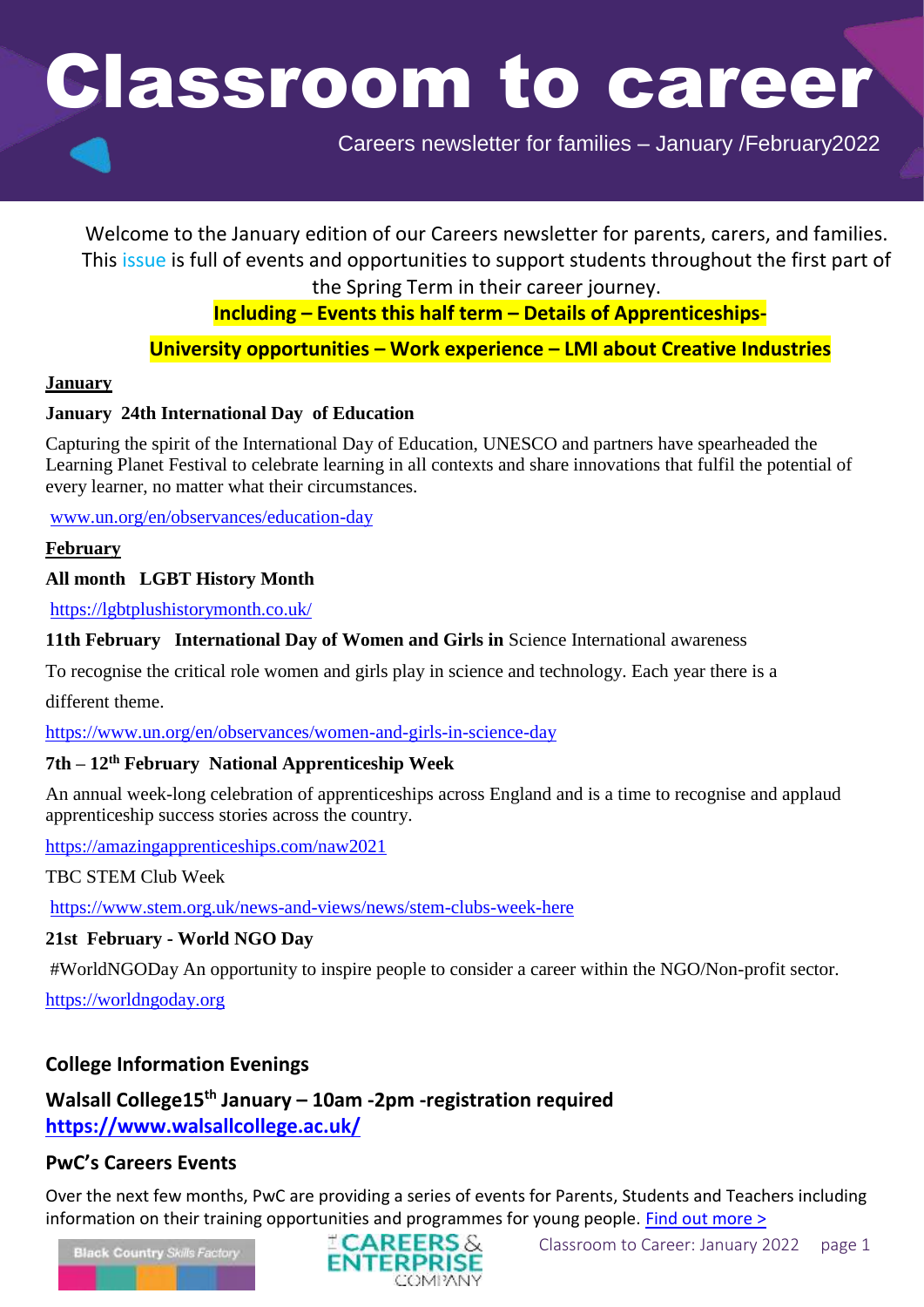Careers newsletter for families – January /February2022

### **PERSONAL GUIDANCE**

**Check with your School Careers Lead – has your year 11 Students had their 1:1 Careers guidance - Do you want to follow this up? Contact the Schools careers lead**

### **WORK EXPERIENCE**

# **Ideas for virtual work experience**

[Virtual Work Experience Programmes | Medic Mentors](https://medicmentor.co.uk/virtual-work-experience-programmes/)

[Professional network for young people \(uptree.co\)](https://uptree.co/)

### **UNIVERSITY**

| If you have a year 13 student, they should now have<br>applied for University                                                                                                                         |                             |
|-------------------------------------------------------------------------------------------------------------------------------------------------------------------------------------------------------|-----------------------------|
| Some applications for Degree apprenticeship still open                                                                                                                                                |                             |
| Notgoingtouni.co.uk                                                                                                                                                                                   |                             |
| Year 12 can start looking for choices next year                                                                                                                                                       |                             |
| The University of Law – Criminology and Policing Degrees                                                                                                                                              | The<br><b>University of</b> |
| With professional policing degrees licensed by the College of Policing, as<br>well as a cutting edge Criminology course $-$ there is something for<br>everyone who is interested in a career in Law - | M                           |
| www.law.ac.uk/locations/birmingham                                                                                                                                                                    | <b>Various Campuses</b>     |



FAMILY

ptree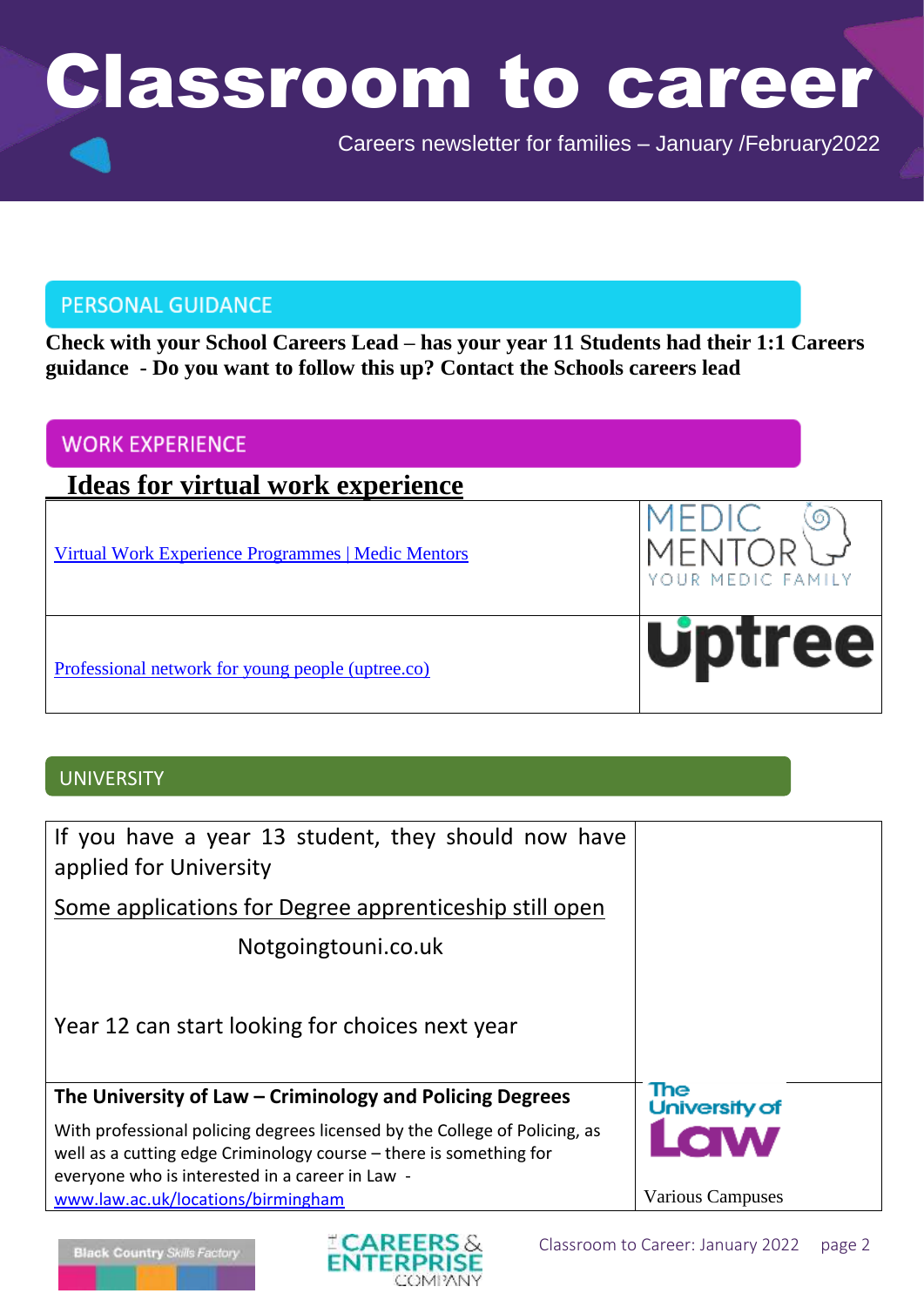Careers newsletter for families – January /February2022

## **APPRENTICESHIPS**

Looking for an apprenticeship? [Click here](https://bucksskillshub.org/opportunities/apprenticeships/search) [Apprenticeships \(blackcountrylep.co.uk\)](https://www.blackcountrylep.co.uk/our-strategy/people/schools-and-education/apprenticeships/) to head over to the Black Country Skills Hub site website where you will find 100s of local apprenticeship vacancies. Below, we've also highlighted just a few of the latest school/college leaver apprenticeships with local and national employers.



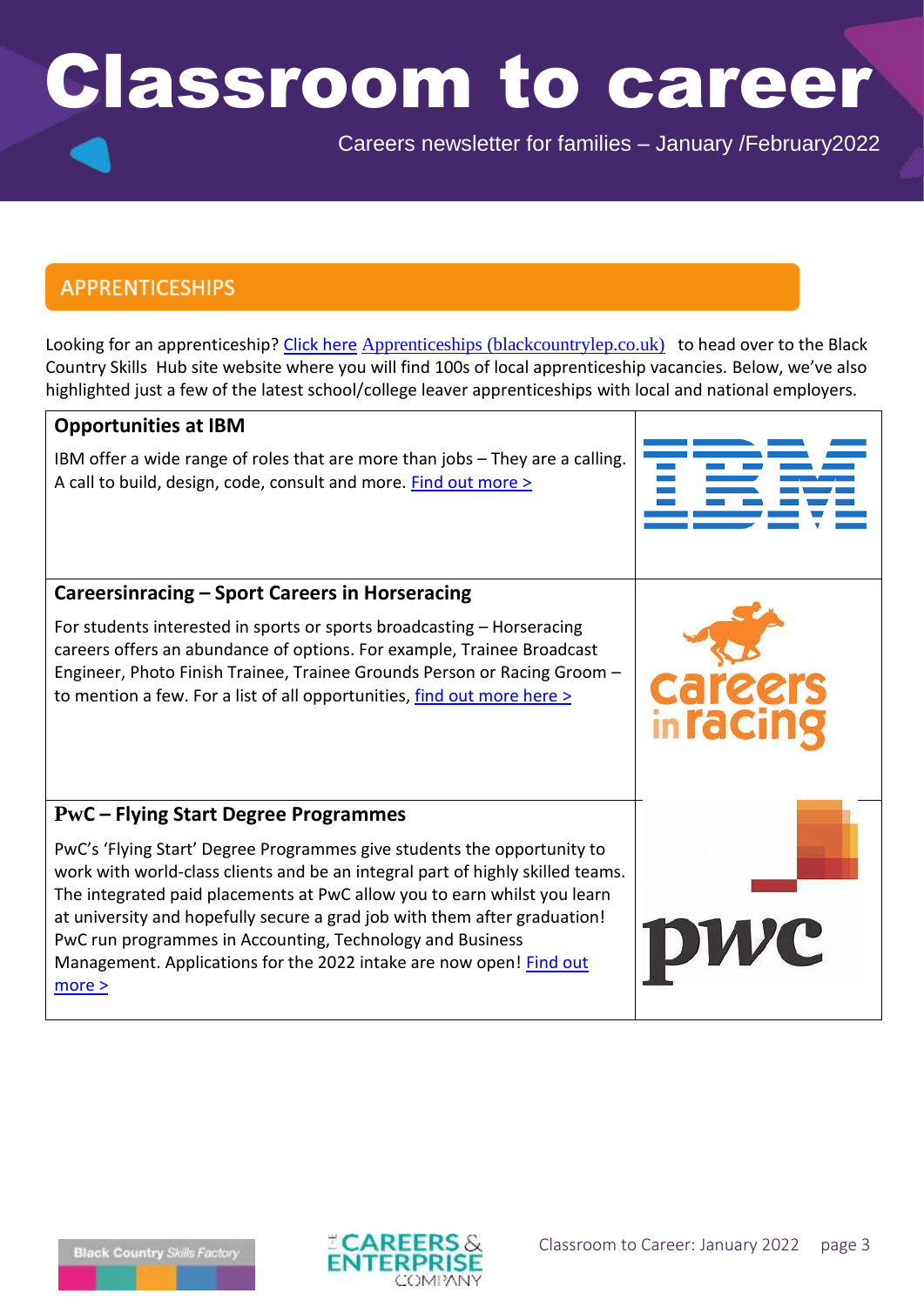Careers newsletter for families – January /February2022



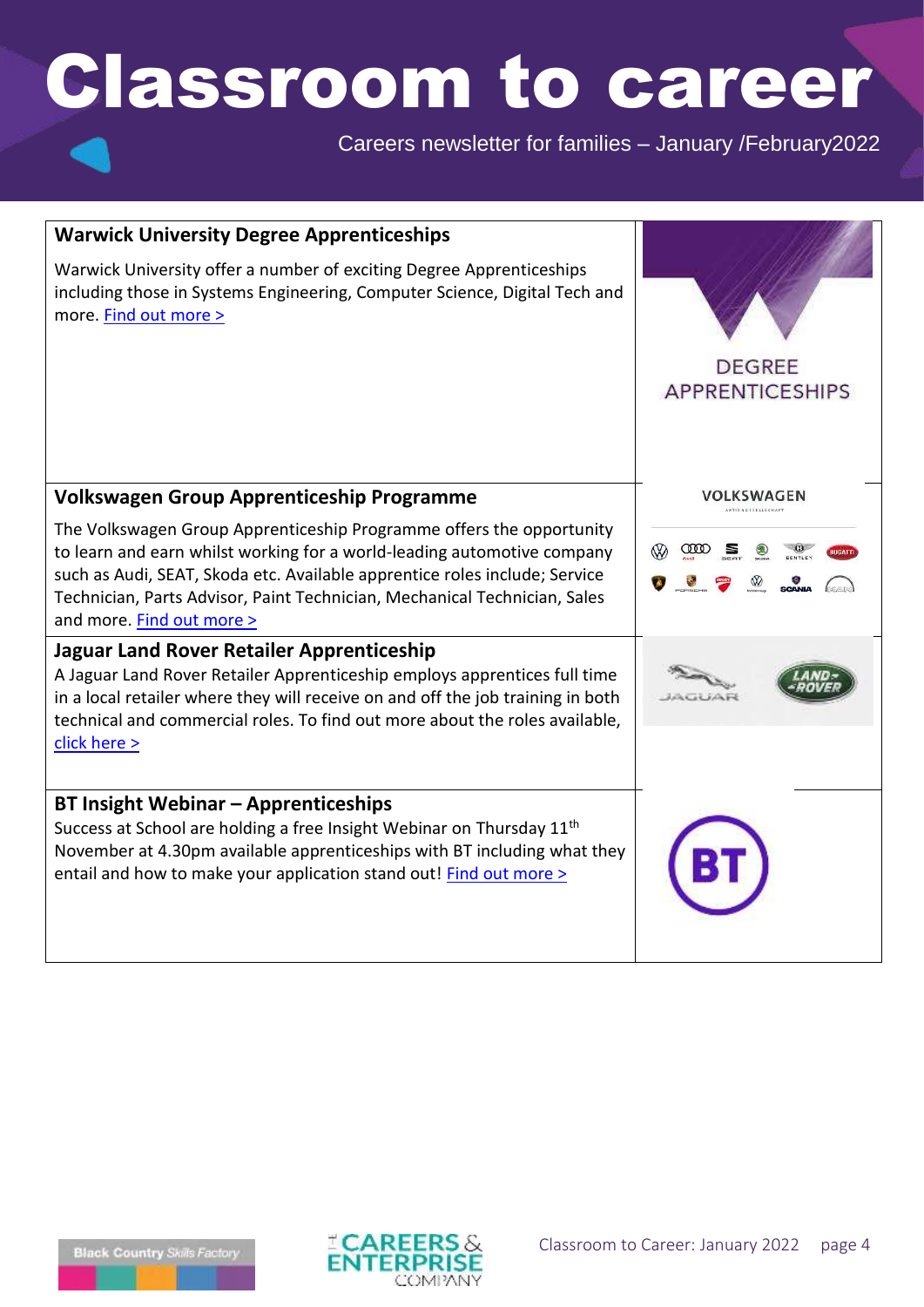Careers newsletter for families – January /February2022

# **UNDERSTANDING THE JOB MARKET**

# Creative Futures

Are you a creative person? Do you dream of working in arts, design or media? Are you worried that creative jobs only exist for a lucky few? Think again!

The creative industries span advertising and marketing, animation, arts and culture, crafts, computer games, design, fashion, film, music, social media, textiles, TV, video, photography, performance and more.

They generate £21.2bn in turnover every year, and people employ over 2 million in the UK. The creative industries are an important part of the West Midlands too providing around 50,000 jobs, and generating over £4 billion "gross value added".

The industries are exciting, vibrant and developing all the time, providing huge societal benefit, and creating new jobs in response to new technology and ideas. For example, our increasingly digitised world has resulted in a big demand for anyone who can tell stories, create content, communicate with audiences, inform and entertain. And with a world that is increasingly sensitive to diversity and inclusion, arts plays an important role in reaching out to helping people belong to their communities and cope with challenges such as disability, mental health, isolation and past traumas.

Creative Futures: learn about creative career possibilities from our guest speakers

The Wolverhampton School of Art and School of Performing Arts at Wolverhampton University have a long history of preparing students for the creative industries. With the University's Careers Centre, we have put together a series of talks featuring guest speakers (many University of Wolverhampton alumni) who work in different creative professions and scenarios. The talks aim to inform and inspire, covering the career trends you need to know about if you want a creative career.

The talks cover hot topics including:

· Different examples of creative careers, jobs and places you can work – our guest speakers have built exciting, successful creative careers and you can too!

· Freelancing as a common mode of work: what it's like, how it's not as scary as you might think and how you can get support to get started



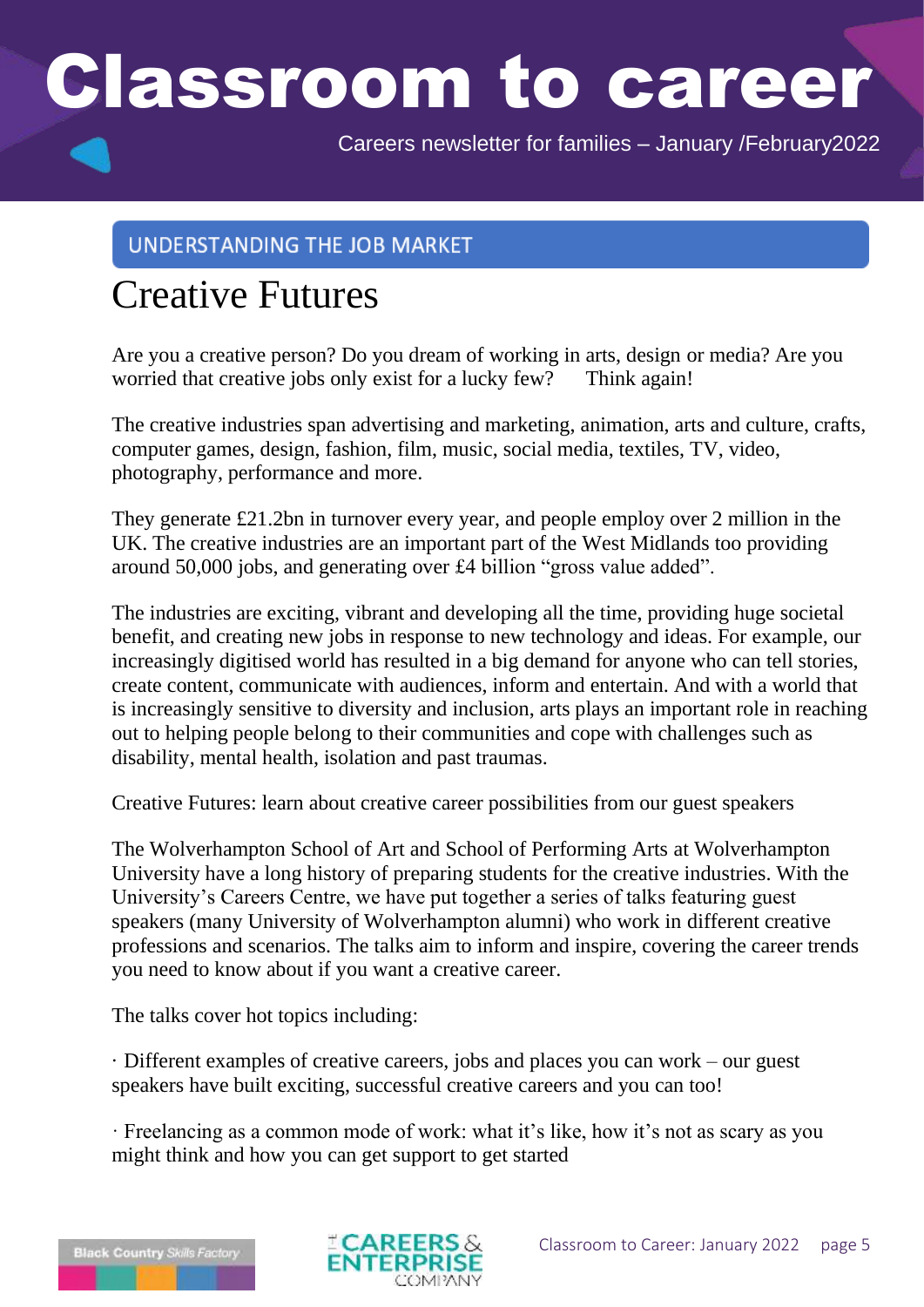Careers newsletter for families – January /February2022

· Building your creative community – often it's said that "making it" depends on who you know. This is only partially true, but can be extremely beneficial for mutual support, collaboration, advice and finding work opportunities

· Change as a typical part of a creative career and how your career might evolve to include an exciting array of employers, projects, collaborative teams, and subject areas

· Feeling confident about who you are, your creative ideas, your skills and abilities

· Building you technical skills and portfolio of work and how determination and persistence pays off

Access our Creative Futures Talks! See Autumn 2021 Creative Futures recordings as www.wlv.ac.uk/creativefutures

We are planning our Spring 2022 series which will include careers areas such as fine art, music therapy, product design, theatrical event production, arts teaching and photography. To celebrate the launch of our new Screen School, we are also planning a media event covering careers in

journalism, animation, games, TV and film production and VFX. Details will be published at www.wlv.ac.uk/creativefutures

Access information about University of Wolverhampton Creative Courses

To see the range of courses that can launch your creative career and to find out a bit more about how we support your employability see: Wolverhampton School of Art School of Performing Arts